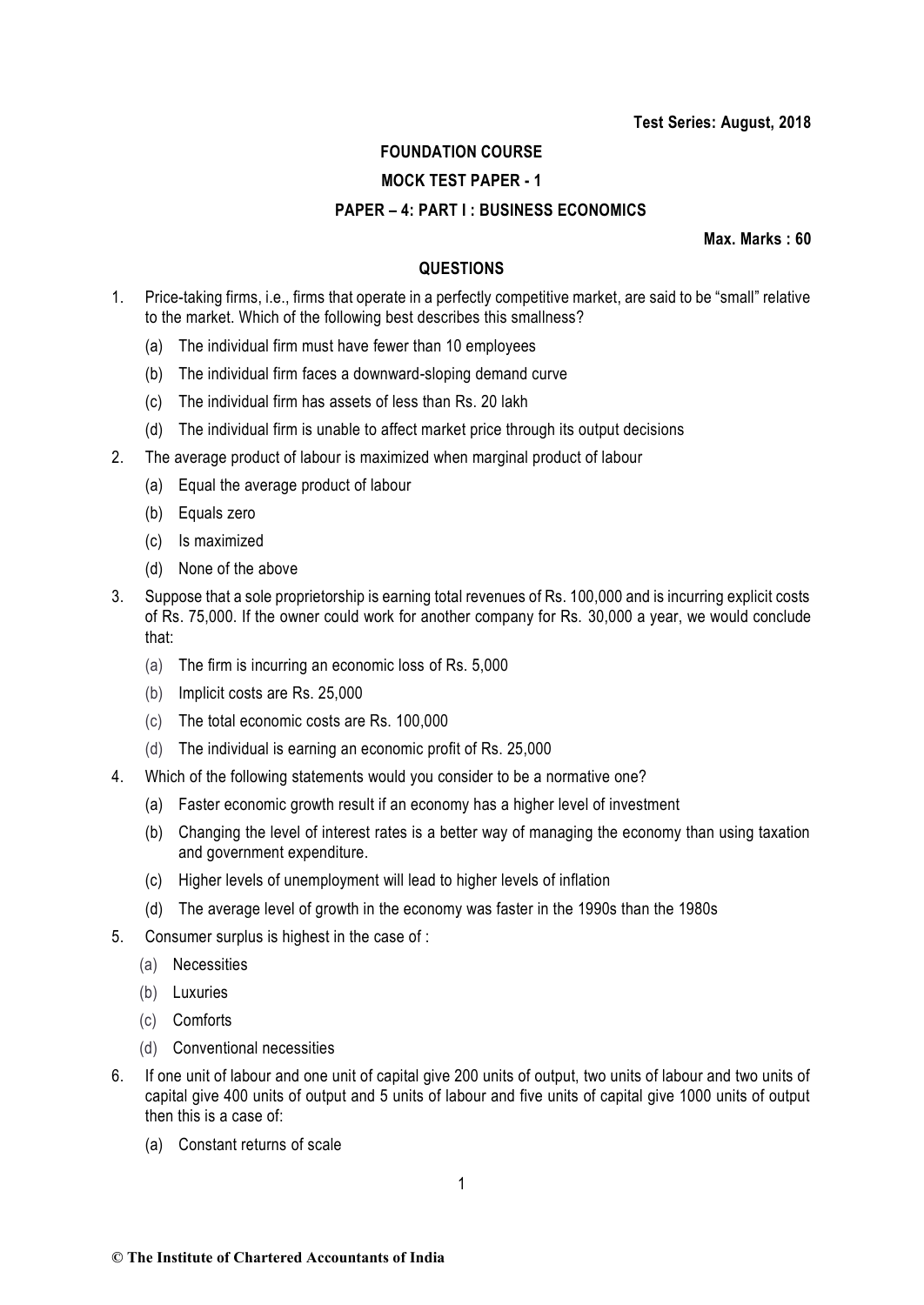- (b) Increasing returns to scale
- (c) Decreasing returns to scale
- (d) None of these
- 7. **pair of commodities is an example of substitutes.** 
	- (a) Coffee and milk
	- (b) Diamond and cow
	- (c) Pen and ink
	- (d) Mustard oil and coconut oil
- 8. If increasing air fares increases revenues and decreasing them decreases revenues, then the demand for air travel has a price elasticity of:
	- (a) Zero
	- (b) Greater than zero but less than one
	- (c) One
	- (d) Greater than one
- 9. If a good is a luxury, its income elasticity of demand is
	- (a) Positive and less than 1
	- (b) Negative but greater than -1
	- (c) Positive and greater than 1
	- (d) Zero
- 10. In the case of a Giffen good, the demand curve will be
	- (a) Horizontal
	- (b) Downward-sloping to the right
	- (c) Upward-sloping to the right
	- (d) Vertical
- 11. \_\_\_\_\_\_\_\_ expressed the view the "Economics is neutral between end".
	- (a) Robbins
	- (b) Marshall
	- (c) Pigou
	- (d) Adam Smith
- 12. The law of demand refers to \_\_\_\_\_\_\_\_.
	- (a) Price-supply relationship
	- (b) Price-cost relationship
	- (c) Price-demand relationship
	- (d) Price-income relationship
- 13. In monopolistic competition, a firm is in long run equilibrium \_\_\_\_\_\_\_\_\_.
	- (a) At the minimum point of the LAC curve
	- (b) In the declining segment of the LAC curve
	- (c) In the rising segment of the LAC curve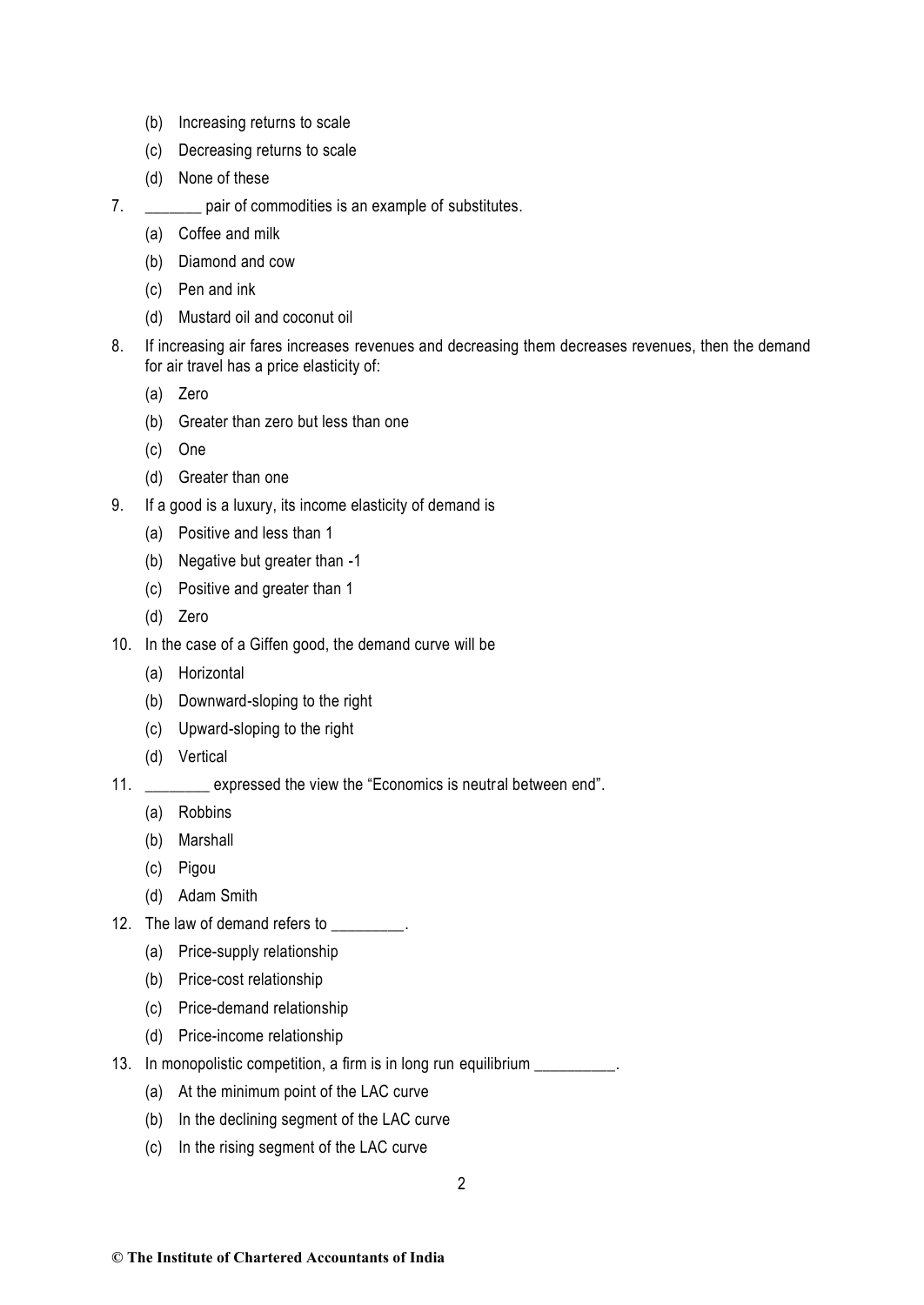- (d) When price is equal to marginal cost
- 14. Production may be defined as an act of  $\qquad \qquad$ .
	- (a) Creating utility
	- (b) Earning profit
	- (c) Destroying utility
	- (d) Providing services
- 15. The sale of branded articles is common in a situation of \_\_\_\_\_\_\_\_\_\_
	- (a) Excess capacity
	- (b) Monopolistic competition
	- (c) Monopoly
	- (d) Pure competition
- 16. The cost that firm incurs in hiring or purchasing any factor of production is referred to as \_\_\_\_\_\_\_\_\_\_\_.
	- (a) Explicit cost
	- (b) Implicit cost
	- (c) Variable cost
	- (d) Fixed cost
- 17. The law of consumer surplus is based on:
	- (a) Indifference curve analysis
	- (b) Revealed preference theory
	- (c) Law of substitution
	- (d) The law of diminishing marginal utility
- 18. The MC curve cuts the AVC and ATC curves
	- (a) At the falling part of each
	- (b) At different points
	- (c) At their respective minimas:
	- (d) At the rising part of each
- 19. Which of the following market situations explains marginal cost equal to price for attaining equilibrium?
	- (a) Perfect competition
	- (b) Monopoly
	- (c) Oligopoly
	- (d) Monopolistic competition
- 20. A monopolist who is selling in two markets in which demand is not identical will be unable to maximize his profits unless he
	- (a) Sells below costs of production in both markets
	- (b) Practices price discrimination.
	- (c) Equates the volume of sales in both markets.
	- (d) Equates marginal costs with marginal revenue in one market only.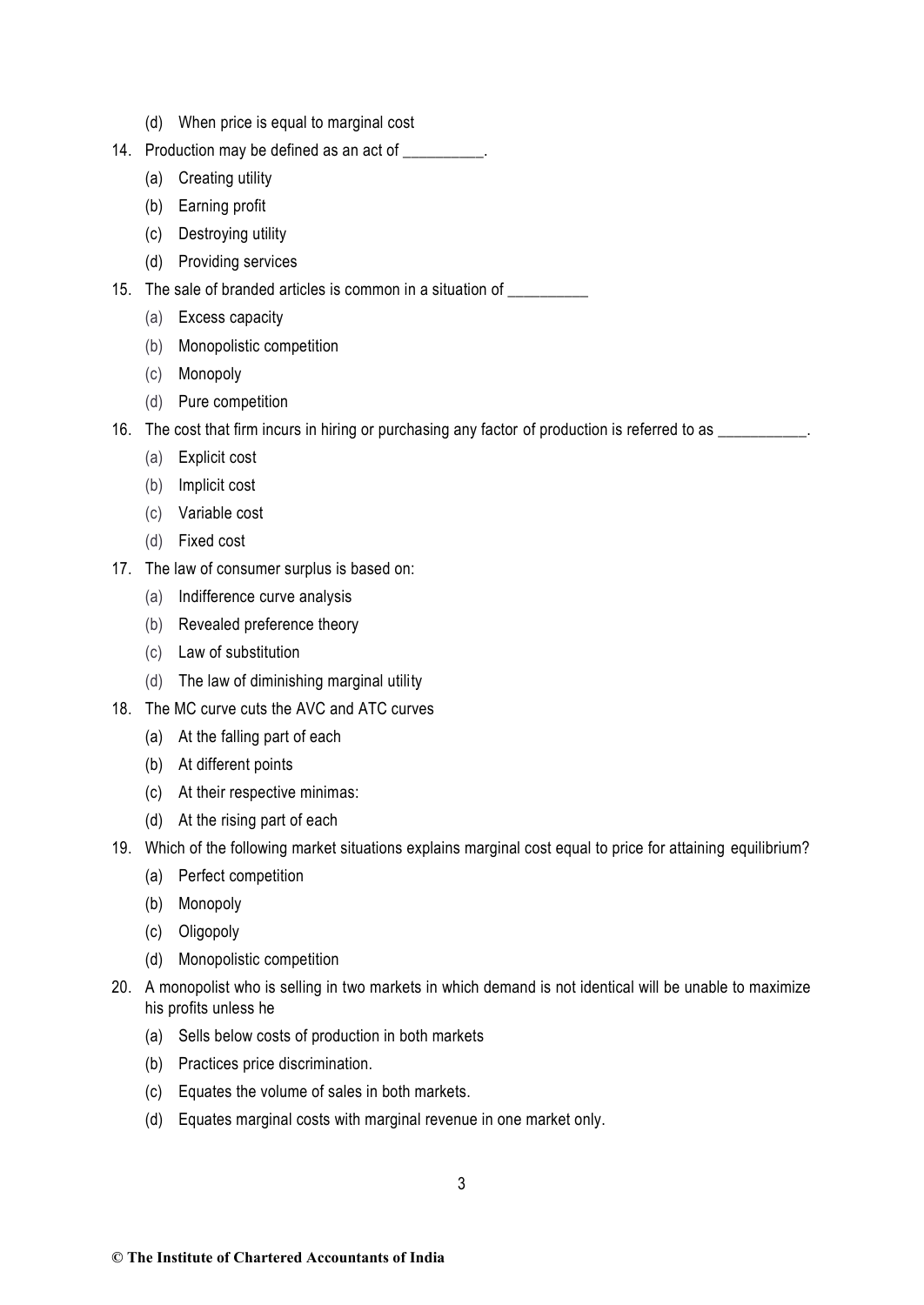- 21. Which of the following is not micro economic subject matter?
	- (a) The price of apples.
	- (b) The cost of producing a fire truck for the fire department of Delhi, India
	- (c) The quantity of apples produced for the apple market.
	- (d) The national economy's annual rate of growth.
- 22. Which of the following is correct?
	- (a) Normative economics is not concerned with value judgment.
	- (b) A market is a process that reconciles consumer decision, production decisions and labour decisions.
	- (c) A mixed economy has a certain level of government intervention in the economy along with private sector ownership of the economy.
	- (d) Both (b) and (c)
- 23. In the long run any firm will eventually leave the industry if:
	- (a) Price does not at least cover average total cost.
	- (b) Price does not equal marginal cost.
	- (c) Economies of scale are being reaped.
	- (d) Price is greater than long run average cost.
- 24. You are given the following data:

## **Table**

| Output | <b>Total Costs</b> |  |  |
|--------|--------------------|--|--|
|        |                    |  |  |
|        | 15                 |  |  |
|        |                    |  |  |
|        |                    |  |  |
|        |                    |  |  |
|        |                    |  |  |

- (a) Constant returns to scale.
- (b) Decreasing returns to scale.
- (c) Increasing returns to scale.
- (d) Globalization.
- 25. When a market is in equilibrium:
	- (a) No shortages exist.
	- (b) Quantity demanded equals quantity supplied.
	- (c) A price is established that clears the market.
	- (d) All of the above are correct.

## **Read table 1 and answer questions 26-30**

**Table 1**

| Labour Input | Average Product<br>utout |  | <b>Marginal Product</b> |  |
|--------------|--------------------------|--|-------------------------|--|
|              |                          |  |                         |  |
|              |                          |  |                         |  |
|              |                          |  |                         |  |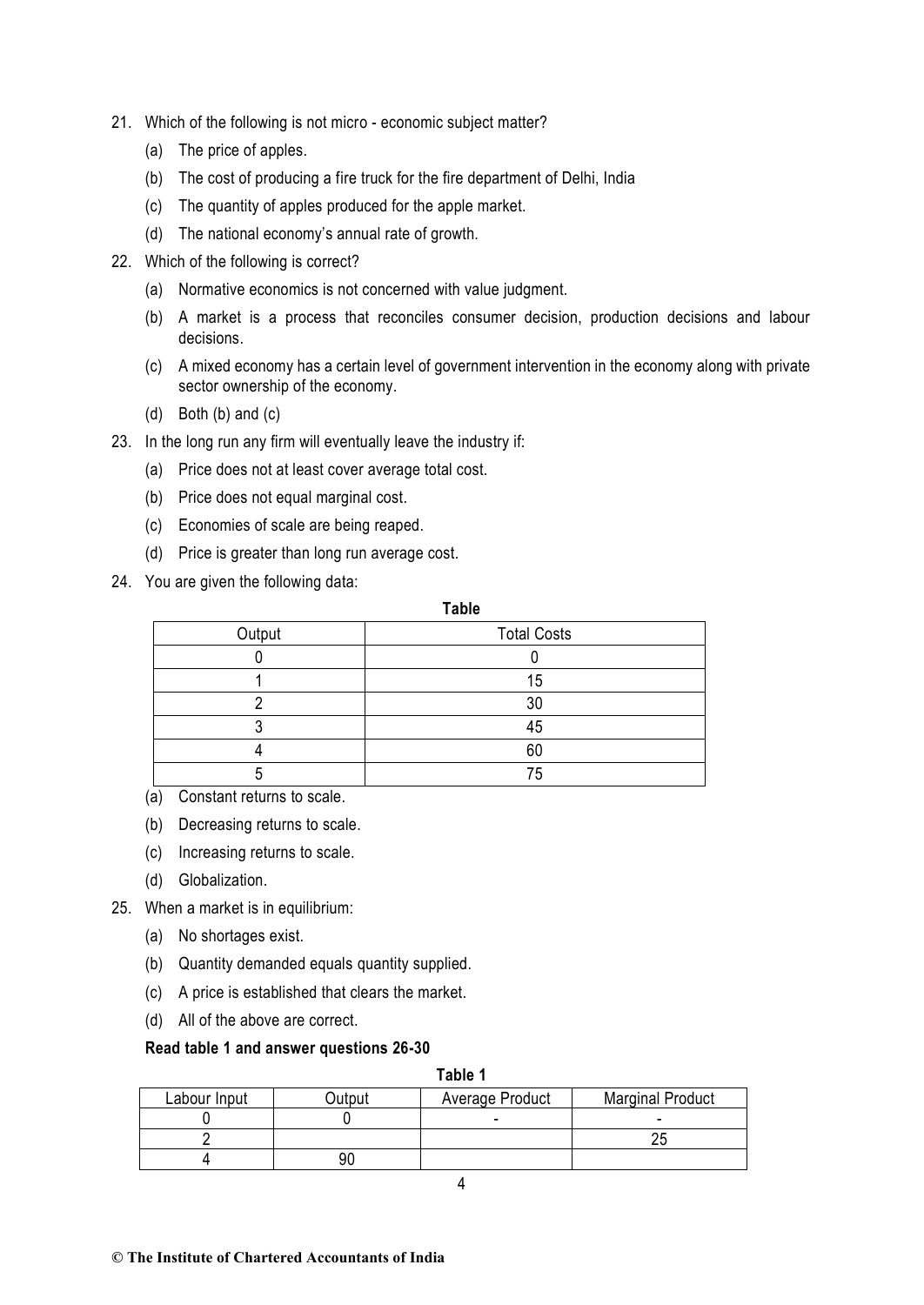| $\sim$ |  |
|--------|--|
| 4٢     |  |
|        |  |
|        |  |

- 26. At a labour of 2, output is:
	- (a) 25
	- (b) 30
	- (c) 50
	- (d) 75
- 27. At a labor input of 4, output per worker is:
	- (a) 20
	- (b) 22.5
	- (c) 45
	- (d) 90

28. At a labour input of 6, the marginal product of labour is:

- (a) 120
- (b) 20
- (c) 15
- (d) 10
- 29. Output per worker is maximized at a labour input of:
	- (a) 2
	- (b) 4
	- (c) 6
	- (d) 8
- 30. The firm's output is at a short run maximum at a labour input of:
	- (a) 6
	- (b) 10
	- (c) 12
	- (d) 2
- 31. Which of the following is incorrect?
	- (a) The cross elasticity of demand for two substitutes is positive.
	- (b) The income elasticity of demand is the percentage change in quantity demanded of a good due to a change in the price of a substitute.
	- (c) The cross elasticity of demand for two complements is negative.
	- (d) The price elasticity of demand is always negative, except for Giffen goods.
- 32. Which of the following situation does not lead to an increase in equilibrium price?
	- (a) An increase in demand, without a change in supply
	- (b) A decrease in supply accompanied by an increase in demand
	- (c) A decrease in supply without a change in demand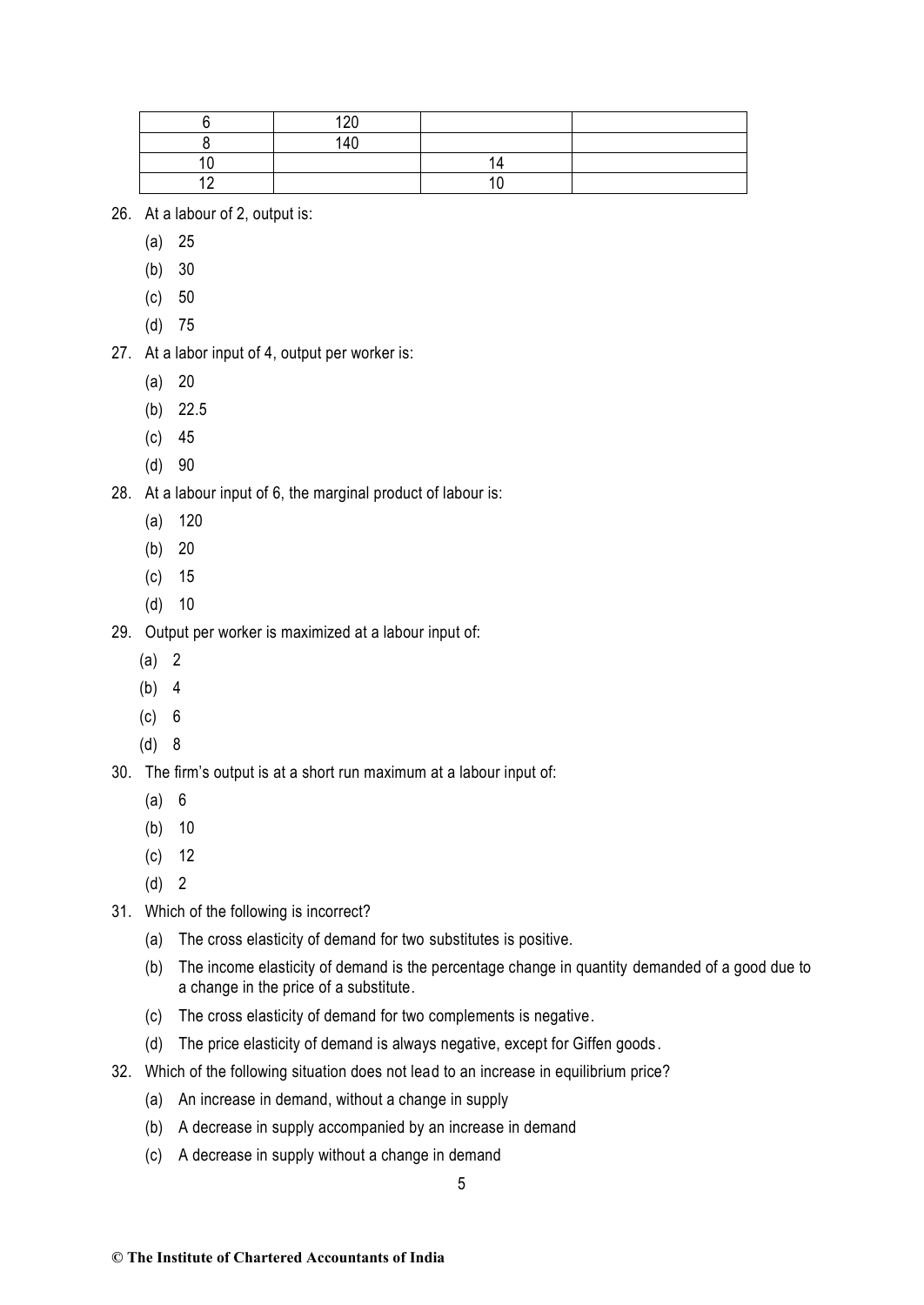- (d) An increase in supply accompanied by a decrease in demand
- 33. I am making a loss, but with the rent I have to pay. I can't afford to shut down at this point of time." If this entrepreneur is attempting to maximize profits or minimize losses, his behaviour in the short run is:
	- (a) Rational, if the firm is covering its variable cost
	- (b) Rational, if the firm is covering its fixed cost
	- (c) Irrational, since plant closing is necessary to eliminate losses
	- (d) Irrational, since fixed costs are eliminated if a firm shuts down
- 34. The law of diminishing returns:
	- (a) States that beyond some level of a variable input, the average product of that variable input begins to increase steadily.
	- (b) Assumes that there is technological improvement over time.
	- (c) States that beyond some level of a variable input, the marginal product of that variable begins to decrease steadily.
	- (d) Informs a firm whether or not to use a factor input.

**A Competitive firm sells as much as of its product as it chooses at a market price of Rs. 200 per unit. Its fixed cost is Rs. 600 and its variable costs (in rupees) for different levels of production are shown in the following table.**

| Quantity | Variable<br>Cost | <b>Fixed Cost</b> | <b>Total Cost</b> | Average<br>Variable Cost | Average Total<br>Cost | Marginal<br>Cost |
|----------|------------------|-------------------|-------------------|--------------------------|-----------------------|------------------|
| 0        | 0                |                   |                   | ٠                        | ٠                     | ۰                |
| 5        | 500              |                   |                   |                          |                       |                  |
| 10       | 940              |                   |                   |                          |                       |                  |
| 15       | 1400             |                   |                   |                          |                       |                  |
| 20       | 1960             |                   |                   |                          |                       |                  |
| 25       | 2700             |                   |                   |                          |                       |                  |
| 30       | 3700             |                   |                   |                          |                       |                  |
| 35       | 5040             |                   |                   |                          |                       |                  |
| 40       | 6800             |                   |                   |                          |                       |                  |
| 45       | 9060             |                   |                   |                          |                       |                  |
| 50       | 11900            |                   |                   |                          |                       |                  |

### **Use Table to answer questions 35 to 39:**

35. When production is 40 units, the average total cost is

- (a) Rs. 8.80
- (b) Rs. 15
- (c) Rs. 170
- (d) Rs. 185

36. In the table marginal cost per unit that corresponds to 40 units of production is

- (a) Rs. 44
- (b) Rs. 170
- (c) Rs. 352
- (d) Rs. 1760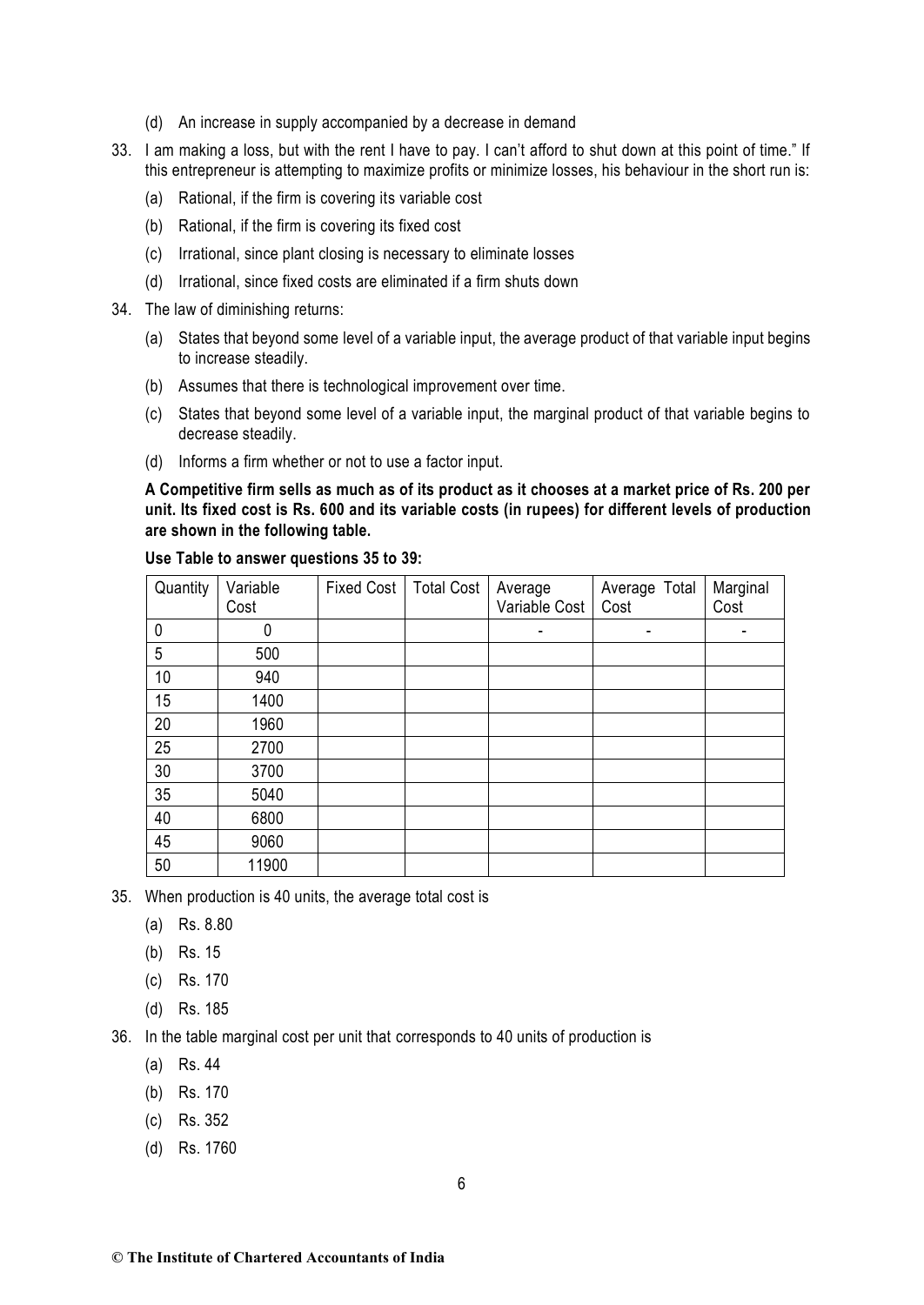- 37. to maximize profit, the firm should produce
	- (a) 15 units
	- (b) 30 units
	- (c) 35 units
	- (d) 50 units
- 38. If the market price drops from Rs. 200 to Rs. 112, the firm's short run response should be
	- (a) Shut down
	- (b) Produce 5 units
	- (c) Produce 20 units
	- (d) Continue to produce the same number of units as before the drop in price.
- 39. If the market price rises form Rs. 200 to Rs. 352, the firm's short run response should be
	- (a) Shut down
	- (b) Produce 40 units
	- (c) Produce 20 units
	- (d) Continue to produce the same number of units as before the increase in price.
- 40. If the quantity of blankets demanded increases from 4600 to 5700 in response to a decrease in their price from Rs. 220 to Rs. 190, the price elasticity of demand for blankets is
	- (a) 0.69
	- (b) 1.0
	- (c) 1.46
	- (d) 2.66
- 41. Which of the following involve a trade off?
	- (a) Taking a nap
	- (b) All of these answers involve trade-offs.
	- (c) Watching a football game on Saturday afternoon
	- (d) Going to university
- 42. If an increase in the price of blue jeans leads to an increase in the demand for tennis shoes, then blue jeans and tennis shoes are \_\_\_\_\_\_\_\_
	- (a) Complements.
	- (b) Inferior goods
	- (c) Normal goods.
	- (d) Substitutes.
- 43. Suppose you find Rs. 2000. If you choose to use Rs. 2000 to go to a cricket match, your opportunity cost of going to the game is \_\_\_\_\_\_\_\_\_\_.
	- (a) Nothing, because you found the money
	- (b) Rs. 2000 (because you could have used Rs. 2000 to buy other things) plus the value of your time spent at the game.
	- (c) Rs. 2000 (because you could have used Rs. 2000 to buy other things) plus the value of your time spent at the game, plus the cost of the dinner you purchased at the game.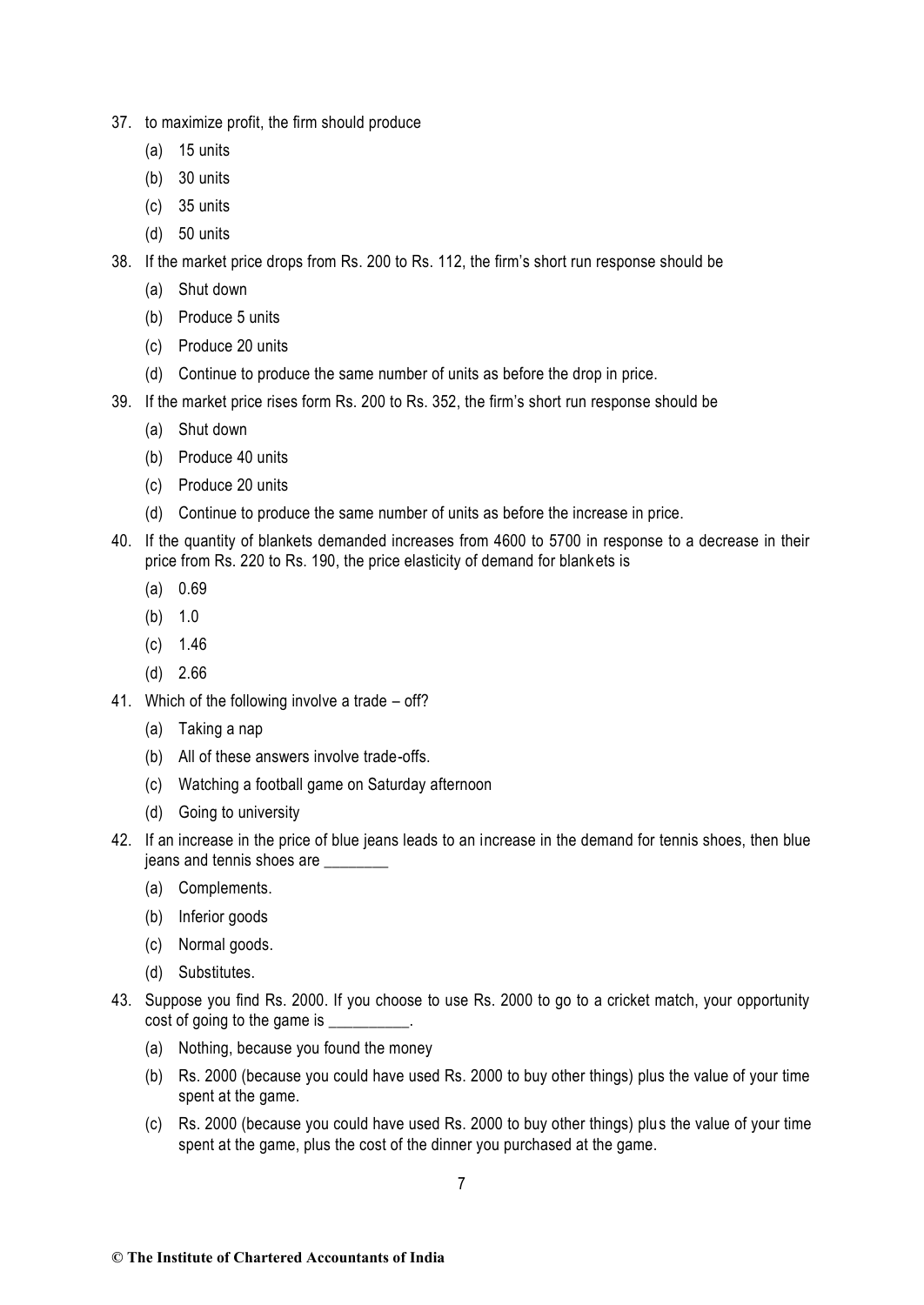- (d) Rs. 2000 (because you could have used Rs. 2000 to buy other things).
- 44. Suppose consumer tastes shift toward the consumption of apples. Which of the following statements is an accurate description of the impact of this event on the market for apples?
	- (a) There is an increase in the quantity demanded of apples and in the supply for apples
	- (b) There is an increase in the demand and supply of apples.
	- (c) There is an increase in the demand for apples and a decrease in the supply of apples.
	- (d) There is an increase in the demand for apples and an increase in the quantity supplied.
- 45. If there are implicit costs of production:
	- (a) Economic profit will be equal to accounting profit.
	- (b) Economic profit will be less than accounting profit.
	- (c) Economic profits will be zero
	- (d) Economic profit will be more than accounting profit.
- 46. If a competitive firm doubles its output, its total revenue:
	- (a) Doubles.
	- (b) More than doubles.
	- (c) Less than doubles.
	- (d) Cannot be determined because the price of the good may rise or fall.
- 47. In which of the following market system, there, are few sellers in the market in the market selling similar or differentiated product?
	- (a) Perfect Competition
	- (b) Monopoly
	- (c) Oligopoly
	- (d) Monopsony
- 48. Which of the following statements about price and marginal cost in competitive and monopolized markets is true?
	- (a) In competitive markets, price equals marginal cost; in monopolized markets, price exceeds marginal cost.
	- (b) In competitive markets, price equals marginal cost; in monopolized markets, price equals marginal cost.
	- (c) In competitive markets, price exceeds marginal cost; in monopolized markets, price exceeds marginal cost.
	- (d) In competitive markets, price exceeds marginal cost; in monopolized markets, price equals marginal cost.
- 49. In the case of an inferior good the income elasticity of demand is:
	- (a) Positive
	- (b) Zero
	- (c) Negative
	- (d) Infinite
- 50. Elasticity of supply refers to the degree of responsiveness of supply of a good to changes in its:
	- (a) Demand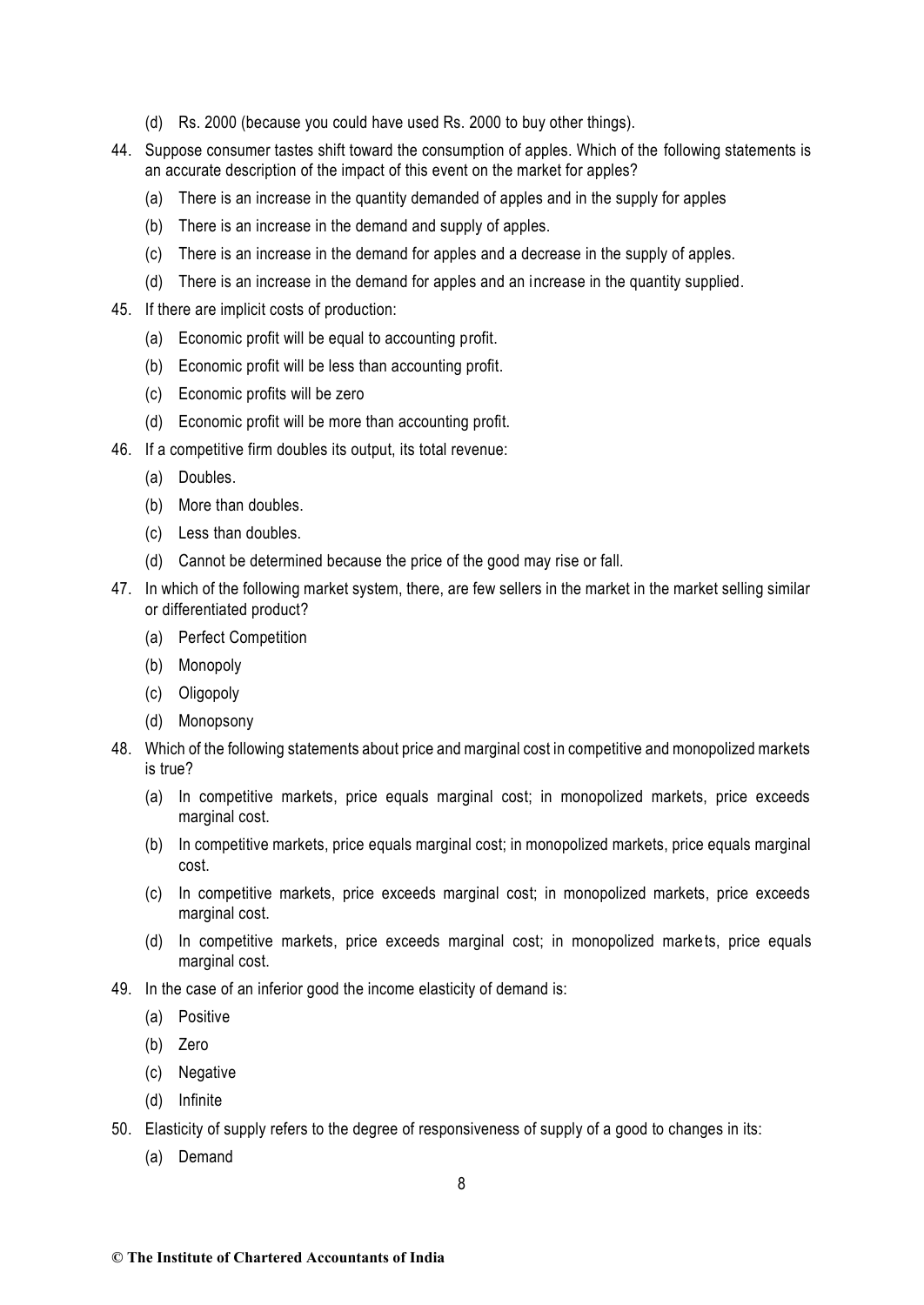- (b) Price
- (c) Costs of production
- (d) State of technology
- 51. An isoquant slopes:
	- (a) Downward to the left
	- (b) Downward to the right
	- (c) Upward to the left
	- (d) Upward to the right
- 52. Which of the following statement is incorrect?
	- (a) Even monopolist can earn losses
	- (b) Firms in a perfectly competitive market are price takers.
	- (c) It is always beneficial for a firm in the perfectly competitive market to discriminate prices
	- (d) Economic laws are exact than the laws of physical sciences
- 53. Which is the other name that is given to the demand curve?
	- (a) Profit curve
	- (b) Average Revenue curve
	- (c) Average Cost Curve
	- (d) Indifference Curve
- 54. The second slice of bread gives less satisfaction to a hungry boy. This is a clear case of:
	- (a) Law of demand
	- (b) Law of diminishing returns
	- (c) Law of diminishing utility
	- (d) Law of supply
- 55. A firm's average total cost is Rs. 300 at 5 units of output and Rs. 320 at 6 units of output the marginal cost of producing the  $6<sup>th</sup>$  unit is:
	- (a) Rs. 20
	- (b) Rs. 120
	- (c) Rs. 320
	- (d) Rs. 420
- 56. Which of the following is an example of an "explicit cost"?
	- (a) The wages a proprietor could have made by working as an employee of a large firm
	- (b) The income that could have been earned in alternative uses by the resources owned by the firm
	- (c) The payment of wages by the firm
	- (d) The normal profit earned by a firm
- 57. Which of the following is an example of coincident indicator?
	- (a) Industrial Production
	- (b) Inflation
	- (c) Retail Sales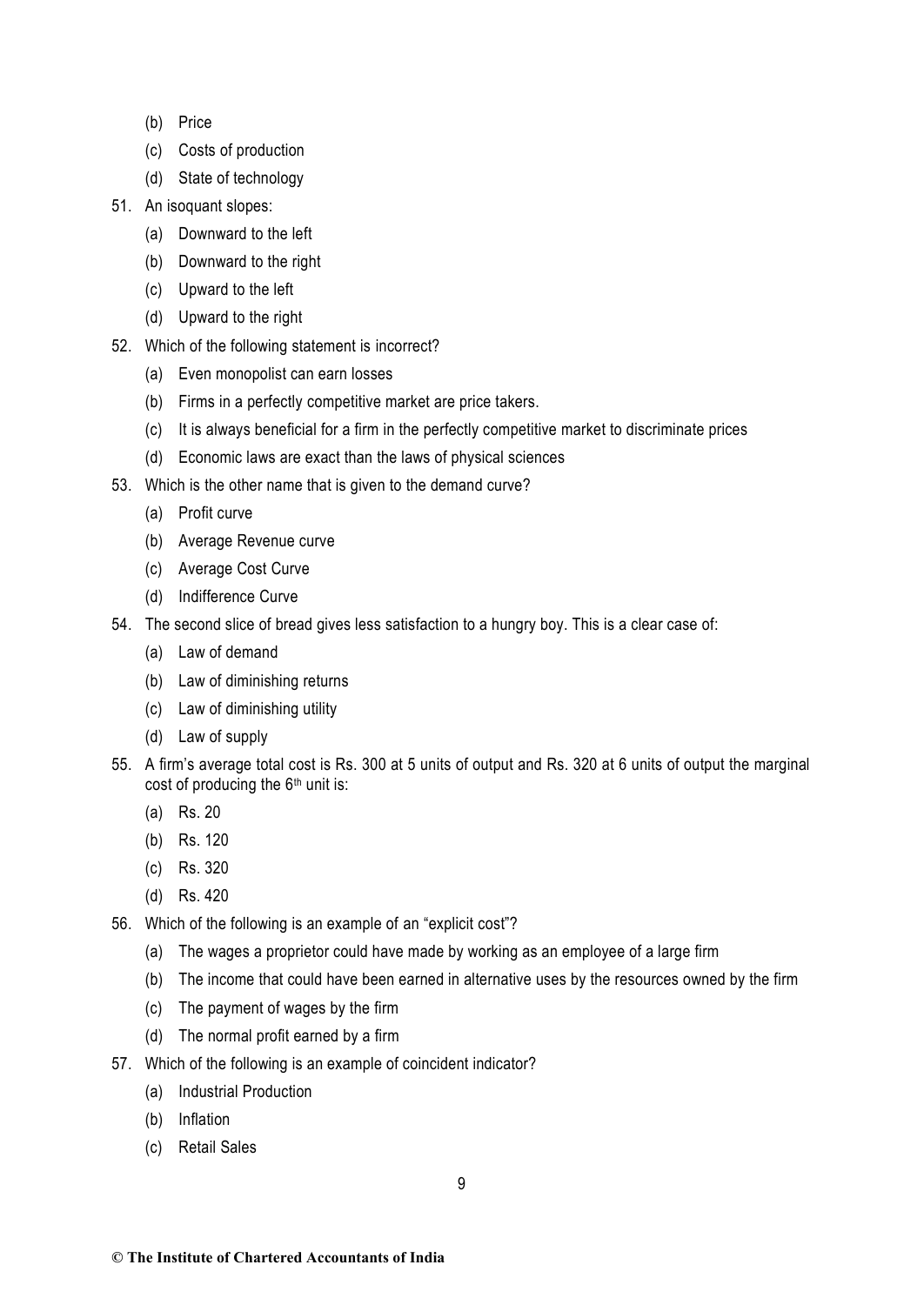- (d) New orders for Plant and equipment
- 58. When aggregate economic activity is increasing, the economy is said to be in
	- (a) Expansion
	- (b) Contraction
	- (c) Peak
	- (d) A turning point.
- 59. If a fisher man must sell all of his daily catch before its spoils for whatever price he is offered, once the fish are caught the fisherman's price elasticity of supply for fresh fish is
	- (a) Zero
	- (b) Infinite
	- (c) One
	- (d) Unable to determine
- 60. Suppose onions have (-) 0.5 as income elasticity, we can say from the data given that,
	- (a) Onions are inferior goods
	- (b) Onions are superior goods
	- (c) Onions are necessities
	- (d) There is a need to increase the income of consumers so that they can buy onions.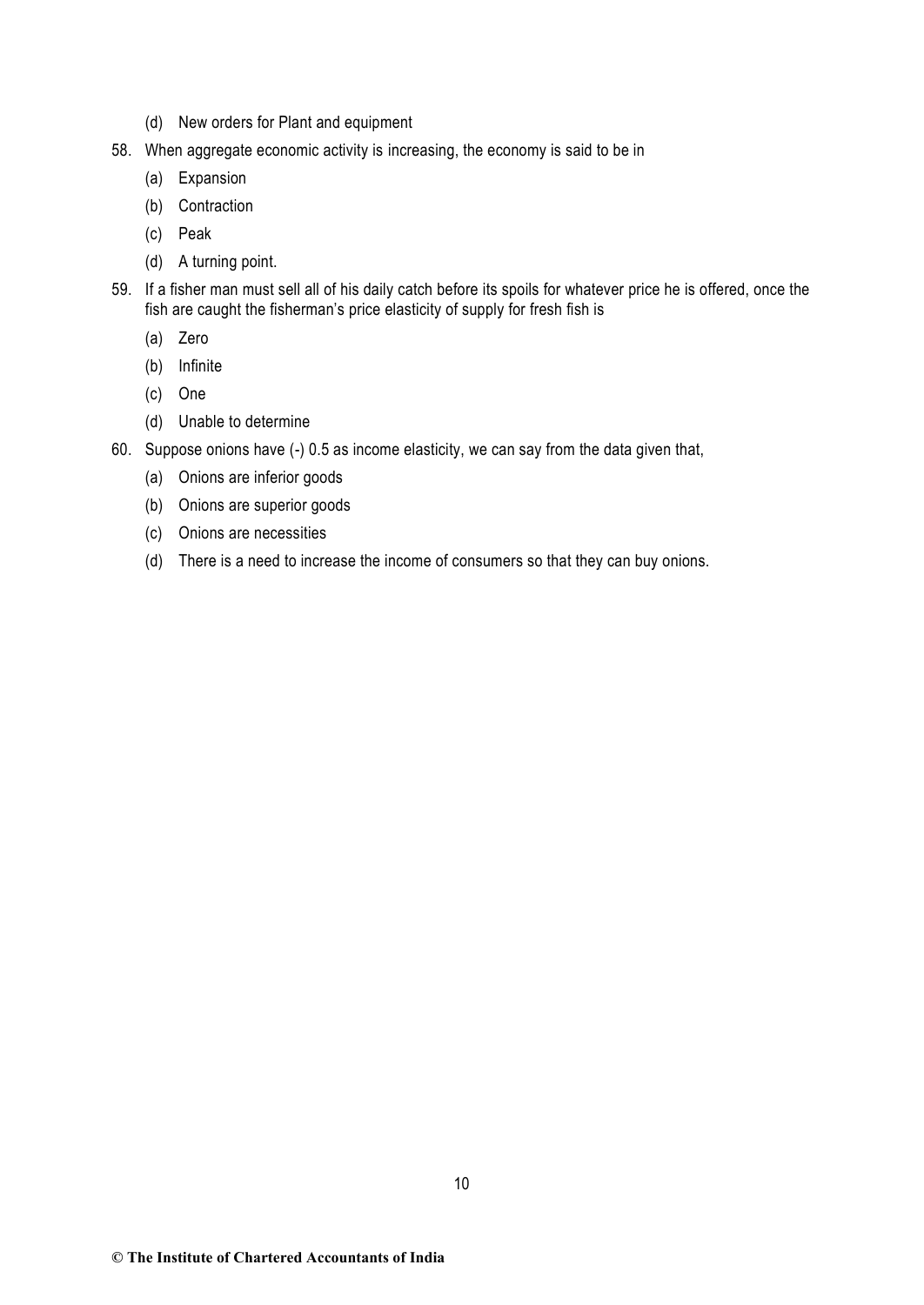# **FOUNDATION COURSE**

# **MOCK TEST PAPER - 1**

## **PAPER – 4: PART II: BUSINESS AND COMMERCIAL KNOWLEDGE**

**QUESTIONS Max. Marks: 40**

- 1. Find out the incorrect:
	- (a) Economic Activities are drive by nationality.
	- (b) Economic Activities are guided by self interest.
	- (c) Non-Economic Activities are driven by emotional or sentimental force.
	- (d) Non-Economic Activities are not at all important in life.
- 2. SWOT refers to:
	- (a) Strength, Worry, Option, Threat
	- (b) Strength, Weakness, Opportunity, Threat
	- (c) Strong, Weak, Option, Threat
	- (d) Strong, Weakness, Opportunity, Think
- 3. Which one of the following is NOT a FMCG company?
	- (a) ITC
	- (b) Dabour
	- (c) HUL
	- (d) Maruti
- 4. Mark incorrect as Globalization refers to:
	- (a) Encouraging regional economic cooperation.
	- (b) Integrating the world into one economic global village.
	- (c) It pares the way for higher factor mobility.
	- (d) Drawing countries out of their insulation.
- 5. Which of the following is NOT a function of RBI?
	- (a) Monopoly of Note issue
	- (b) Banker to the Government
	- (c) Advancing loan to large business houses
	- (d) Controller of Credit
- 6. Which of the following is incorrect?
	- (a) Arbitrage is simultaneous purchase and sale of a commodity.
	- (b) Current assets are those which can be turned into cash within a year.
	- (c) Intangible assets are those which do not have physical form. They are in the form of rights.
	- (d) Break-even point is also called an optimum point of a firm.
- 7. Maximum number of members in a Private Limited Company are:
	- (a) 50
	- (b) 200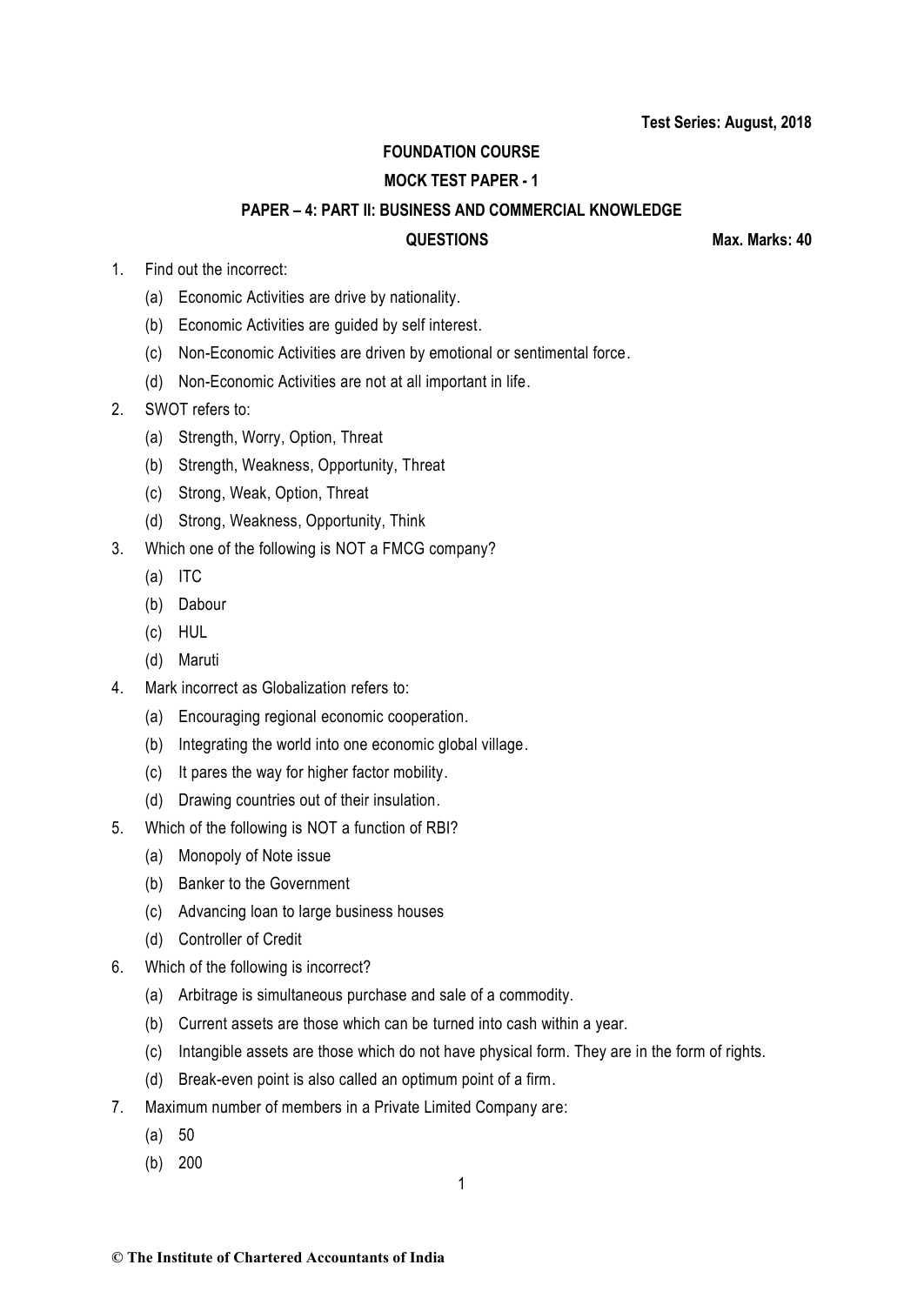- (c) 20
- (d) 500
- 8. Environmental Analysis helps in:
	- (a) Providing input for strategic decision making
	- (b) Turning threats to firm's advantage
	- (c) Anticipate opportunities and to take optimal responses
	- (d) All of the above
- 9. Which one of the following is NOT a Foreign Company?
	- (a) Dr. Reddy's Laboratories Ltd.
	- (b) Walmart
	- (c) Nestle
	- (d) HP
- 10. Privatization may NOT be of conceptualized in form of:
	- (a) Divestment
	- (b) Disinvestment
	- (c) Dedication
	- (d) Displacement
- 11. Which one of the following is NOT a SEBI function as one body?
	- (a) Quasi-legislative
	- (b) Quasi-judicial
	- (c) Quasi-fiscal
	- (d) Quasi-executive
- 12. ADR stands for:
	- (a) American Deficit Record
	- (b) American Depository Receipt
	- (c) Asset Depreciation Record
	- (d) Asset Depository Receipt
- 13. Which of the following is NOT an economic objective of the firm?
	- (a) Sales growth
	- (b) Improvement in market share
	- (c) Profits and return on investment
	- (d) Conservation of natural resources
- 14. In the PEST framework for environmental analysis, what does the letter 'E' stand for?
	- (a) Ecological
	- (b) Economic
	- (c) Ethical
	- (d) Educational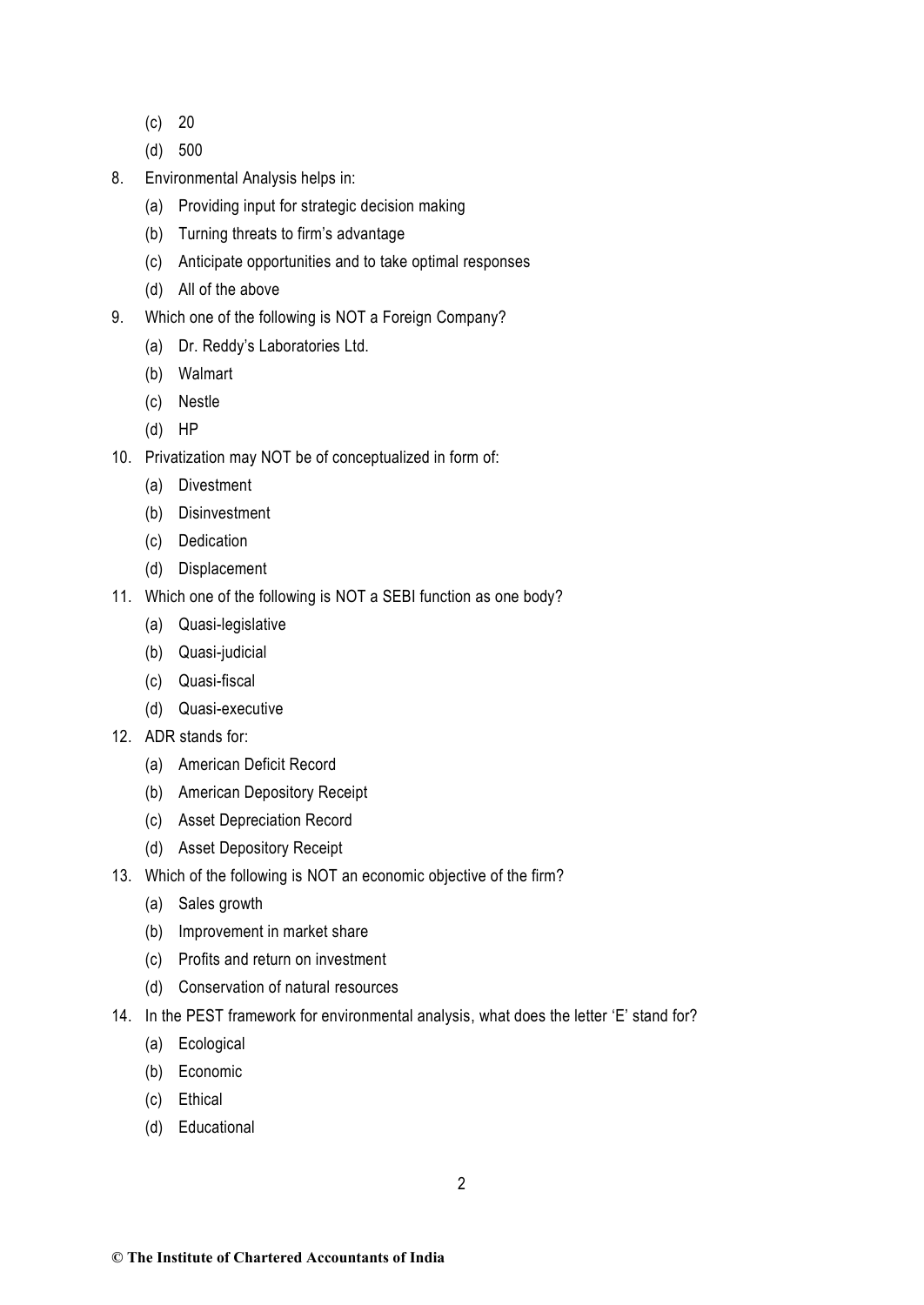- 15. Who is the present CFO of Adani Ports and Special Economic Zone Ltd.?
	- (a) Ravi Bhamidipaty
	- (b) Karan Gautambhai Adani
	- (c) Alok Kumar Agarwal
	- (d) Farokh Nariman Subedar
- 16. Which of the following institutions has been scrapped recently?
	- (a) Minerals and Metals Regulatory Commission
	- (b) Coal India Limited
	- (c) Planning Commission
	- (d) FIPB
- 17. Which of the following is a direct beneficiary of IFCI?
	- (a) Agro-based industry
	- (b) Service industry
	- (c) Capital & intermediate goods industry
	- (d) All of the above
- 18. Risk is a probable chance that investments' actual returns will be \_\_\_\_\_ than as calculated.
	- (a) Increased
	- (b) Reduced
	- (c) Equal
	- (d) None of the above
- 19. Find out the incorrect:
	- (a) Sole proprietor is a business unit having unlimited liability
	- (b) LLP firm may be constituted
	- (c) HUF business may be formed by a group of people who do not belong to family
	- (d) Hindu includes Buddha, Jain, Sikh, Parsi families
- 20. Mark incorrect: Partnership implies
	- (a) Contractual ownership of business
	- (b) Liability of partner is limited to the extent of one's share capital
	- (c) The contract is an agreement enforceable at law is called deed
	- (d) Deed may be registered in India under the Partnership Act, 1932
- 21. Mark the correct:
	- (a) Tata Sons is a holding company
	- (b) Infosys, Wipro and TCS are IT companies
	- (c) Flipkart, Amazon, Myntra are online trading companies
	- (d) All of the above are correct
- 22. Find out the correct:
	- (a) For sustainable economic development, FII is more preferable to FDI.
	- (b) FDI has strong speculative effect in equity market.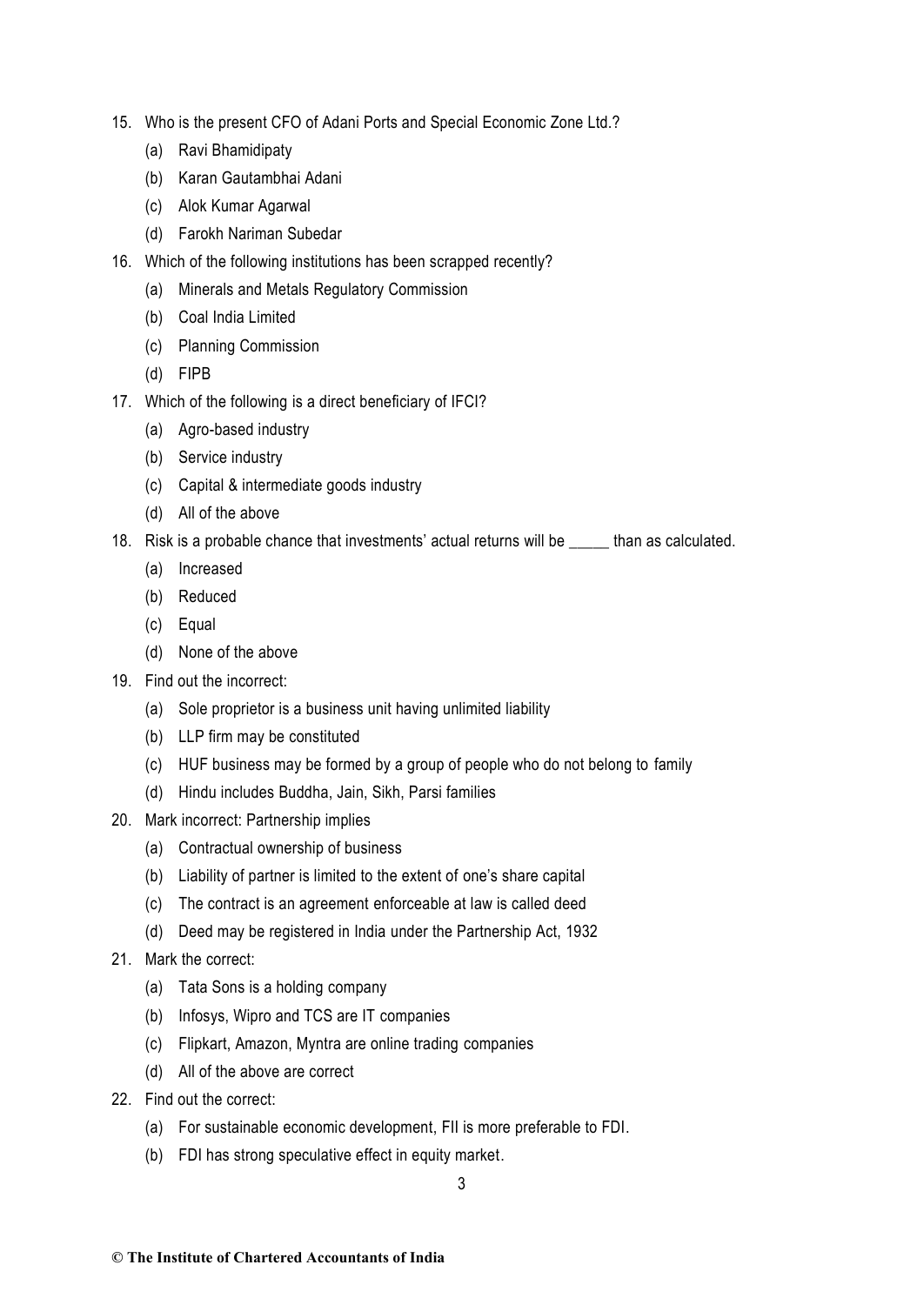- (c) In India, permission for FDI is not uniform for all sectors.
- (d) FDI is usually done to reap short term gains.
- 23. SIDBI does not function as a Nodal/ Implementing Agency to which ministry of the Government:
	- (a) Ministry of textiles
	- (b) Ministry of Food Processing and industry
	- (c) Ministry of Commerce and Industry
	- (d) Ministry of External Affairs
- 24. Four P's of Marketing are:
	- (a) Product
	- (b) Price
	- (c) Place
	- (d) Procedure
- 25. A partnership may NOT be formed to carry on:
	- (a) Any trade
	- (b) Occupation
	- (c) Profession
	- (d) Social enterprise
- 26. Relationship between organisation and environment can be described through:
	- (a) Exchange of information
	- (b) Exchange of resources
	- (c) Exchange of influence and power
	- (d) All of the above
- 27. American Express was ranked the 17<sup>th</sup> most admired company by Fortune in which year?
	- (a) 2014
	- (b) 2015
	- (c) 2016
	- (d) 2017
- 28. The form of privatization, where government keeps hold of responsibility and private enterprise handles the management of it fully or partly is known as:
	- (a) Disinvestment
	- (b) Deregulation
	- (c) Delegation
	- (d) Decentralization
- 29. Where is the head office of NABARD?
	- (a) Mumbai
	- (b) Delhi
	- (c) Gurugram
	- (d) Benlgaluru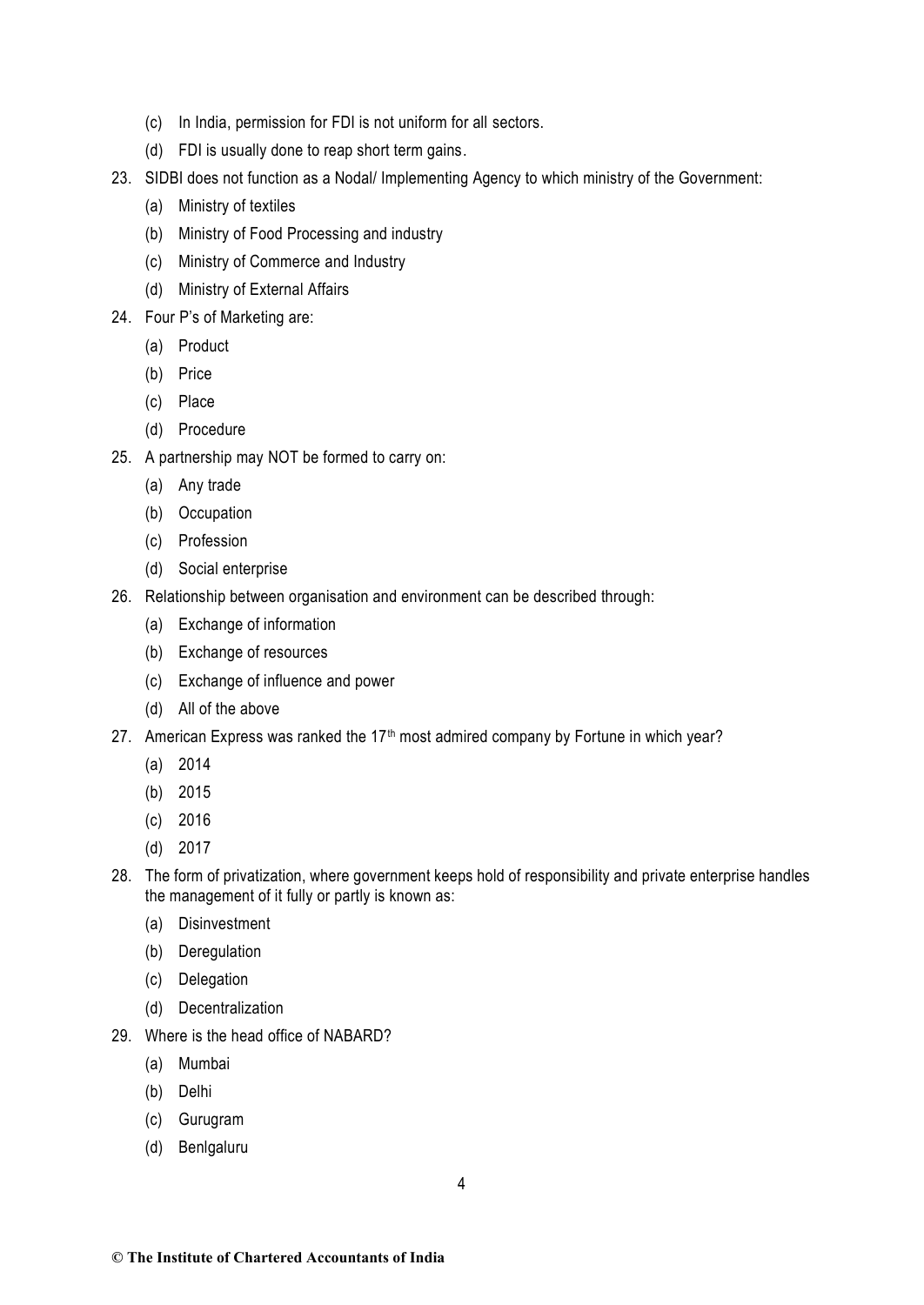- 30. What is a bull market?
	- (a) A market in which the stock prices are increasing consistently.
	- (b) A market in which the stock prices are decreasing consistently.
	- (c) A market in which the stock prices are stable over a long time.
	- (d) None of the above
- 31. A HUF cannot comprise members of a:
	- (a) Hindu & Sikh family
	- (b) Parsi family
	- (c) Buddhist family
	- (d) Muslim family
- 32. The term PESTLE analysis is used to describe a framework for analyzing:
	- (a) Macro Environment
	- (b) Micro Environment
	- (c) Both Macro and Micro Environment
	- (d) None of above
- 33. Indane LPG is the product of which corporation in India?
	- (a) IOCL
	- (b) NTPC
	- (c) ONGC
	- (d) PGCIL
- 34. Simplification of trade restrictions related to import is an example of:
	- (a) Globalization
	- (b) Privatization
	- (c) Disinvestment
	- (d) Aggregation
- 35. The RBI has been vested with extensive power to control and supervise commercial banking syst em under the-
	- (a) Reserve Bank of India Act, 1934
	- (b) The Banking Regulation Act, 1949
	- (c) Both (a) and (b)
	- (d) The Companies Act, 2013
- 36. \_\_\_\_\_\_ is a strategy that is used to minimize the risk of a particular investment and maximize the returns of an investment.
	- (a) Cap
	- (b) Encryption
	- (c) Hedge
	- (d) Term insurance